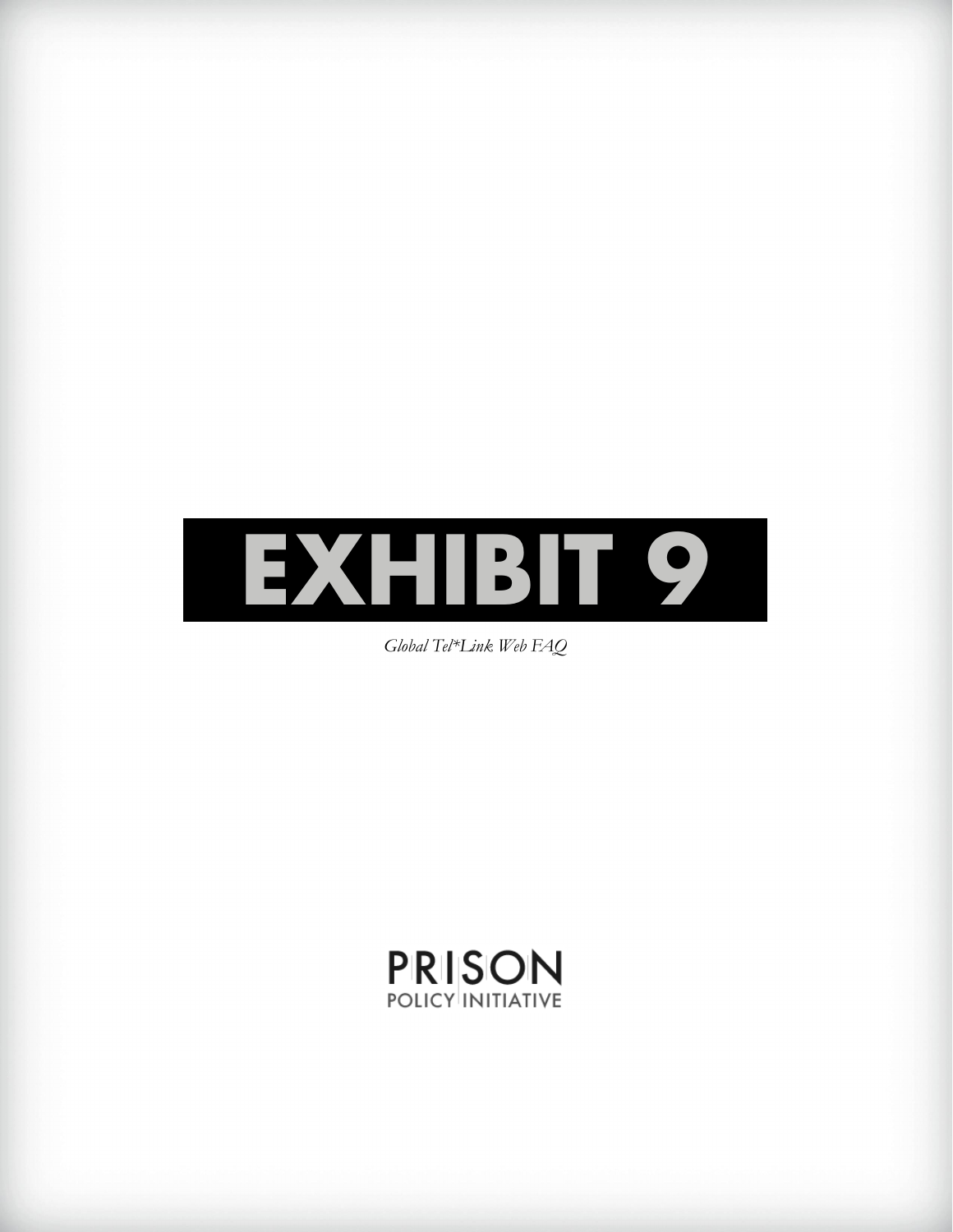--



# Help - Frequently Asked Questions

Have a question? Find the answers you're looking for here. If you can't find an answer to your question, feel free to contact Customer Service, and we will provide you with a timely answer.

| <b>General Account Questions</b>                                                                             |
|--------------------------------------------------------------------------------------------------------------|
| <b>What is OffenderConnect?</b>                                                                              |
| How can I find out what Facilities participate?                                                              |
| What if my Facility does not participate in a service or is not on the list?                                 |
| Why do I need to create an OffenderConnect account if I already have an ITI BillPay / Inmate Banker account? |
| How do I create an OffenderConnect account?                                                                  |
| What is my User ID?                                                                                          |
| Why do you need my Email Address?                                                                            |
| <b>What is my Password?</b>                                                                                  |
| How do I merge my existing ITI BillPay account(s) with my new OffenderConnect account?                       |
| How do I merge my existing Inmate Banker account with my new OffenderConnect account?                        |
| What happens to my previous ITI BillPay / Inmate Banker account(s)?                                          |
| Do I have to merge my ITI BillPay and/or Inmate Banker account(s) to my new OffenderConnect account?         |
| What if I forgot my User ID?                                                                                 |
| What if I forgot my Password?                                                                                |
| How do I change my Password?                                                                                 |
| How do I update my Address, Email or other Account information?                                              |
| How do I change my First/Last Name on my account?                                                            |
| Do I have to make all of my payments online?                                                                 |
| What forms of payment are accepted?                                                                          |
| How long will it take for my payment to be applied to my account?                                            |
| How do I add, edit or delete saved credit cards on my OffenderConnect account?                               |
| How do I add or delete recipients from my OffenderConnect account?                                           |
| How do I sign up for new services?                                                                           |
| <b>What is a Security Code?</b>                                                                              |
| How do I contact Customer Service?                                                                           |
| How do I ask a question?                                                                                     |
| What should I do if I have not received my activation email or the email to reset my password?               |

https://www.offenderconnect.com/help/help.jsp#CanIGetPaper 1/17 Why did I [receive](https://www.offenderconnect.com/help/help.jsp#whyreceiveletter) this letter? What does this letter [mean?](https://www.offenderconnect.com/help/help.jsp#Whatlettermean) Do I need to do [anything?](https://www.offenderconnect.com/help/help.jsp#Doanything) How is this going to affect my [account](https://www.offenderconnect.com/help/help.jsp#Howaffectme) and my phone calls?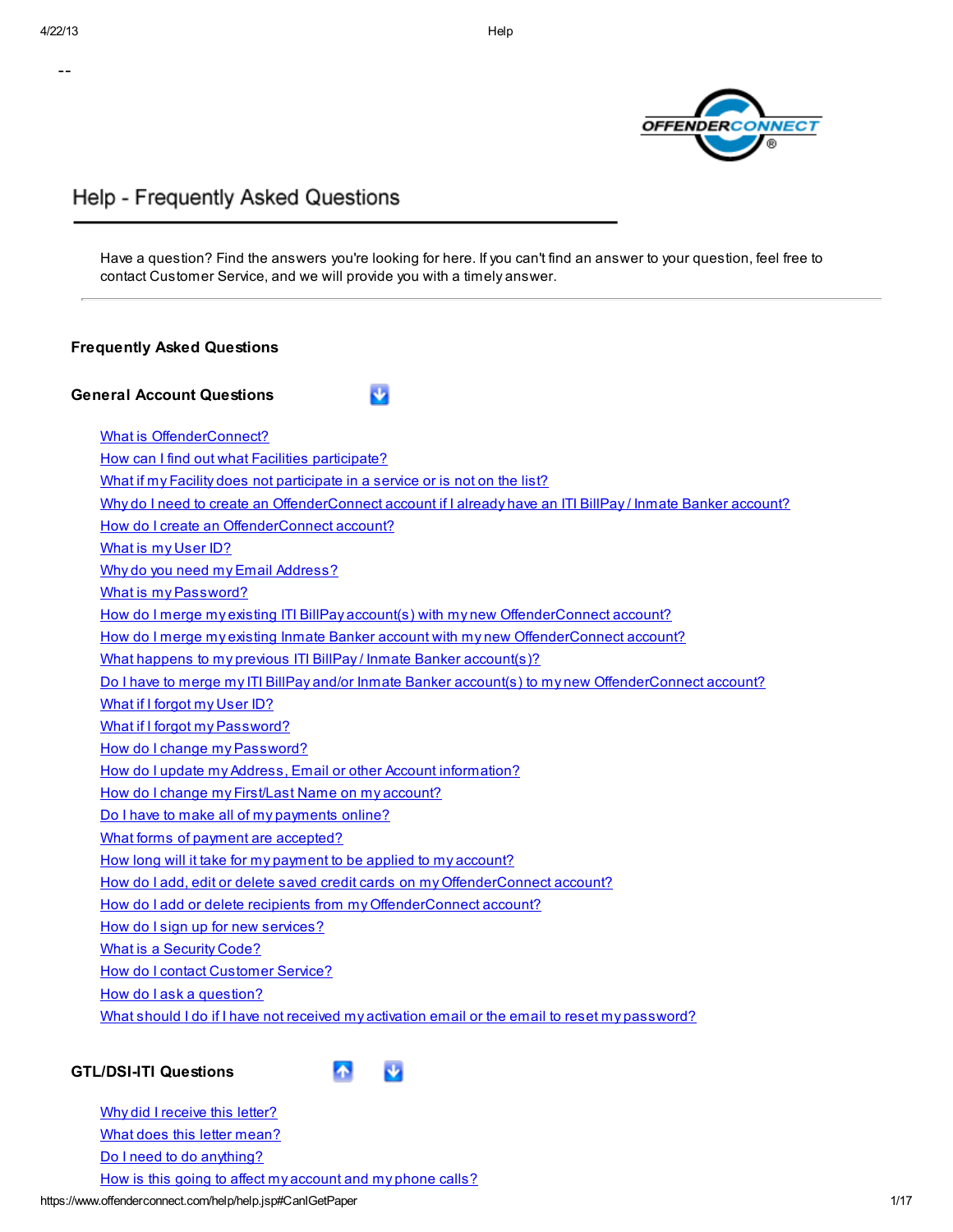| Will I now be able to call GTL and get help with my account?                                               |
|------------------------------------------------------------------------------------------------------------|
| Will your customer service phone numbers be changing?                                                      |
| What "other advanced services" will be offerend as mentioned in the letter?                                |
| Will there be a new address for sending payments?                                                          |
| Will there be any additional ways to make payments?                                                        |
| Can I still use www.offenderconnect.com or is there a new website?                                         |
| Will the customer service hours of operation change?                                                       |
| <u>I have a line of credit with DSI-ITI, LLC. Can I still user my line of credit with the new company?</u> |
| Can I transfer funds between my DSI-ITI account and a Global Tel*Link account?                             |
| Will my call rates stay the same?                                                                          |
| Will I still be able to make payments at the jail through your on-site kiosk?                              |
|                                                                                                            |

# **My Phone Account Questions**

 $\mathbf{A}$ N.

Does an inmate need to contact me first before I can setup an Phone [Account?](https://www.offenderconnect.com/help/help.jsp#InmateContactFirst) How do I setup my Phone Account? Can I have more than one Phone Number setup on my [OffenderConnect](https://www.offenderconnect.com/help/help.jsp#MoreThanOne) account? How do I make a payment to my Phone Account? Can I [request](https://www.offenderconnect.com/help/help.jsp#LineofCredit) a Line of Credit? What is my Billing [Address?](https://www.offenderconnect.com/help/help.jsp#BillingAddress) What are the rates for my [phone](https://www.offenderconnect.com/help/help.jsp#CallRates) calls? Can I call the [inmate](https://www.offenderconnect.com/help/help.jsp#CanICallInmate) or does the inmate always have to call me? What if my call is cut off or [disconnected?](https://www.offenderconnect.com/help/help.jsp#RequestCredit) Can I use a cell phone to [receive](https://www.offenderconnect.com/help/help.jsp#CellPhones) calls? What if the Phone Number I try to set up is [associated](https://www.offenderconnect.com/help/help.jsp#AssocPhone) with another account? How do I block my Phone Number from an inmate and/or facility? How do I unblock my Phone Number? How will the inmate know that I have created a phone [account](https://www.offenderconnect.com/help/help.jsp#HowwillTheyKnow) for them and they can now make calls to me? What if I have set up my Phone [Number](https://www.offenderconnect.com/help/help.jsp#SillcantGetCalls) on my Phone Account but am unable to receive calls? How do I transfer my balance to another Phone [Number](https://www.offenderconnect.com/help/help.jsp#Transfers) and/or Facility? How do I view my Phone Account [Statements](https://www.offenderconnect.com/help/help.jsp#ViewITIStatement) online? Can I receive paper [statements](https://www.offenderconnect.com/help/help.jsp#CanIGetPaper) in the mail? How do I change from receiving paper statements to electronic [statements](https://www.offenderconnect.com/help/help.jsp#ChangeStatements) or vice versa? Do I have to receive a [statement](https://www.offenderconnect.com/help/help.jsp#DoIhaveToGetStatement) if I do not want one? What is a Carrier Cost Recovery Fee and why does it appear on all my [statements?](https://www.offenderconnect.com/help/help.jsp#CarrierCost) How do I view my Recent Activity on my Phone Account? How do I [close/delete](https://www.offenderconnect.com/help/help.jsp#CloseAccount) my Phone Account? What if the address my refund is being sent to is [incorrect?](https://www.offenderconnect.com/help/help.jsp#AddressWrong) Can my [refunded](https://www.offenderconnect.com/help/help.jsp#NoRefundCheck) balance be credited directly to my credit card? What if I have not received my refund Debit [MasterCard?](https://www.offenderconnect.com/help/help.jsp#NoRefundCheckYet) Can I transfer a balance on my Phone Account to an inmate's [commissary](https://www.offenderconnect.com/help/help.jsp#TransferBalances) account? What are service fees and why am I being [charged](https://www.offenderconnect.com/help/help.jsp#SerFee) for them?

In what states are you [tariffed?](https://www.offenderconnect.com/help/help.jsp#Tariff)

#### **Offender Trust Fund Account Questions**



Can [inmates](https://www.offenderconnect.com/help/help.jsp#MoneytoCall) use money I transfer to them to call me? How do I view my Offender Trust Fund [Statements](https://www.offenderconnect.com/help/help.jsp#TransferViewStatements) online? How do I view my Recent Activity for my Offender Trust Fund [Account?](https://www.offenderconnect.com/help/help.jsp#RecentActivity) How do I add or remove inmates on my [Recipient](https://www.offenderconnect.com/help/help.jsp#RecipientList) List?

https://www.offenderconnect.com/help/help.jsp#CanIGetPaper 2017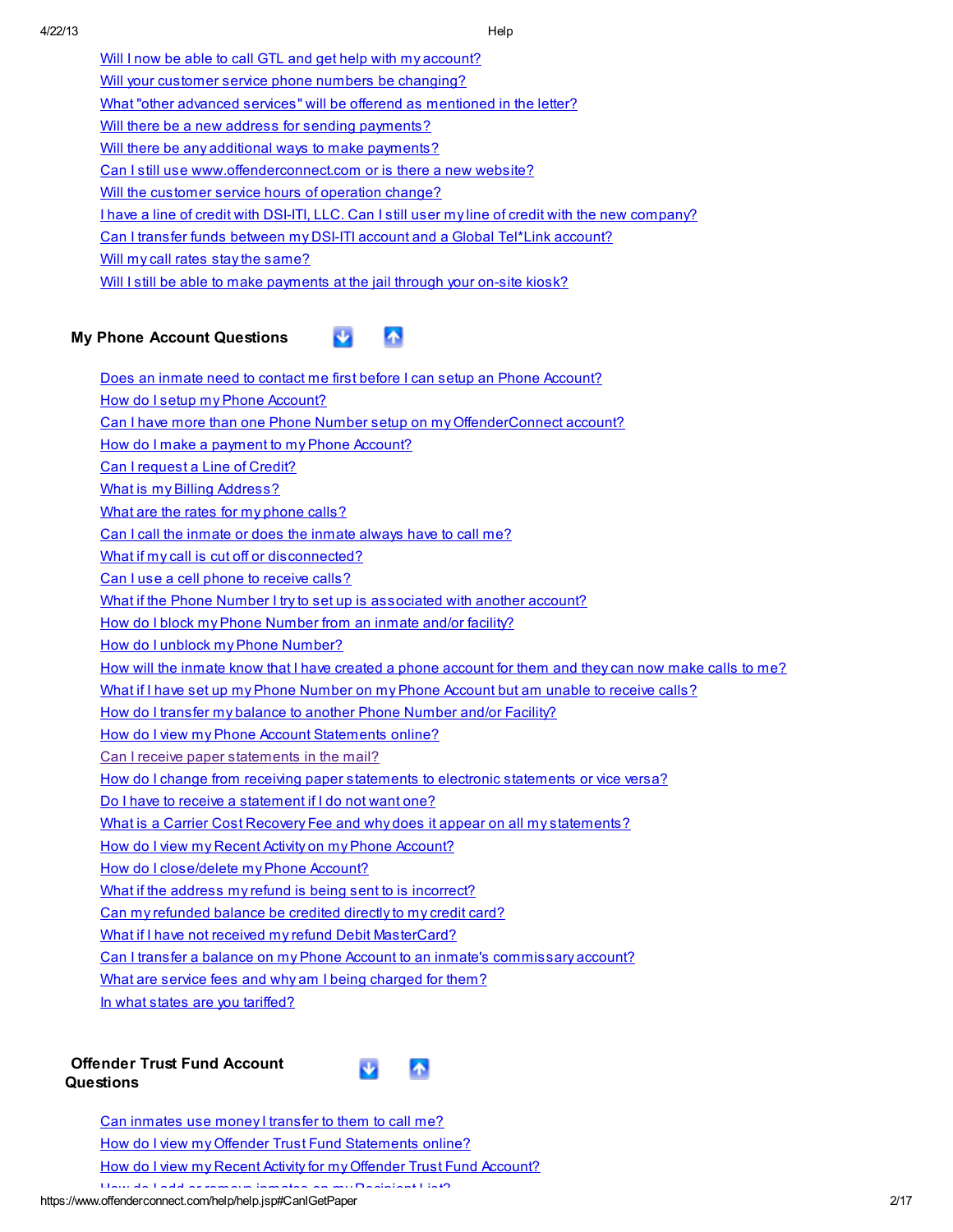How do I add or remove inmates on my [Recipient](https://www.offenderconnect.com/help/help.jsp#RecipientList) List? How soon after I make a deposit to an inmate will they receive the [money?](https://www.offenderconnect.com/help/help.jsp#WhenMOneyAvail) How will I know I need to add more money to a [commissary](https://www.offenderconnect.com/help/help.jsp#WhenAddMoney) account? What happens to the funds on an inmate's account if they are [transferred](https://www.offenderconnect.com/help/help.jsp#WhatHappens) to another Facility or released? What [happened](https://www.offenderconnect.com/help/help.jsp#NameChange) to the Transfer Money menu option?

### **Email Center Account Questions**

A bakibito A

- Can the [inmate](https://www.offenderconnect.com/help/help.jsp#emailback) email me back?
- Can I send pictures or other [attachments?](https://www.offenderconnect.com/help/help.jsp#sendpic)
- What is the inmate's email [address?](https://www.offenderconnect.com/help/inmaEmailaddr)
- How long does it take for the inmate to receive the [message?](https://www.offenderconnect.com/help/help.jsp#long2receive)
- Can I receive a refund for unused [stamps?](https://www.offenderconnect.com/help/help.jsp#refund4stamps)
- Why was my email [rejected?](https://www.offenderconnect.com/help/help.jsp#yemareject)
- Can [anyone](https://www.offenderconnect.com/help/help.jsp#anyoneRead) at the jail read my email? Can I view my [previously](https://www.offenderconnect.com/help/help.jsp#viewPrevSent) sent email(s)?
- Can I resend a [rejected](https://www.offenderconnect.com/help/help.jsp#resenReject) email?
- What are [stamps?](https://www.offenderconnect.com/help/help.jsp#whatStamps)
- How many [characters](https://www.offenderconnect.com/help/howManyChars) am I permitted to send in an email?
- What is a [character?](https://www.offenderconnect.com/help/help.jsp#whatChar)
- Can I send the same [message](https://www.offenderconnect.com/help/help.jsp#sendMultiple) to multiple inmates?
- Am I limited in how many emails I can send per day/per [inmate?](https://www.offenderconnect.com/help/help.jsp#limitedEmail)
- How will I know when the inmate received my [message?](https://www.offenderconnect.com/help/help.jsp#whenReceiveEmail)
- What is my email [address?](https://www.offenderconnect.com/help/help.jsp#WhatsmyEmail)
- If my email is [rejected,](https://www.offenderconnect.com/help/help.jsp#GetstampBack) do I get my stamps back?
- How many [stamps](https://www.offenderconnect.com/help/help.jsp#Howmany2buy) should I buy?
- Can I [purchase](https://www.offenderconnect.com/help/help.jsp#PurchSingle) just 1 stamp?
- Will the inmate see my account [information](https://www.offenderconnect.com/help/help.jsp#InfoAvail) when receiving an email?
- How does the inmate know what address to reply to my email [message?](https://www.offenderconnect.com/help/help.jsp#WhatAddr2reply)
- Why hasn't the inmate [replied](https://www.offenderconnect.com/help/help.jsp#WhyNoReply) to my email?

#### **Offender Phone Account Questions** A back to bo

How will I know if my deposit is [accepted?](https://www.offenderconnect.com/help/help.jsp#OPA_deposit_accepted) What if I have a question about my deposit, or other [questions](https://www.offenderconnect.com/help/help.jsp#OPA_questions) about this service? How does the person I'm making a deposit for know my money has been [deposited](https://www.offenderconnect.com/help/help.jsp#OPA_deposit_notification) into his/her telephone account?

# **General Account Questions**

# **Q. What is OffenderConnect?**

**A.** OffenderConnect is the fast, easy way for family and friends of inmates to stay connected with incarcerated loved ones. Current services include creating a pre-paid phone account to receive calls on specified phone numbers and the ability to make a deposit to an inmate's commissary account. Additional services will be added in the future.

 $\triangle$  back to top

 $\sim$ 

# **Q. How can I find out what facilities participate?**

**A.** For a list of participating facilities and what services are available at each, click on the Locations Tab from the OffenderConnect.com homepage. Select a state from the dropdown to display a list with all participating facilities and available services.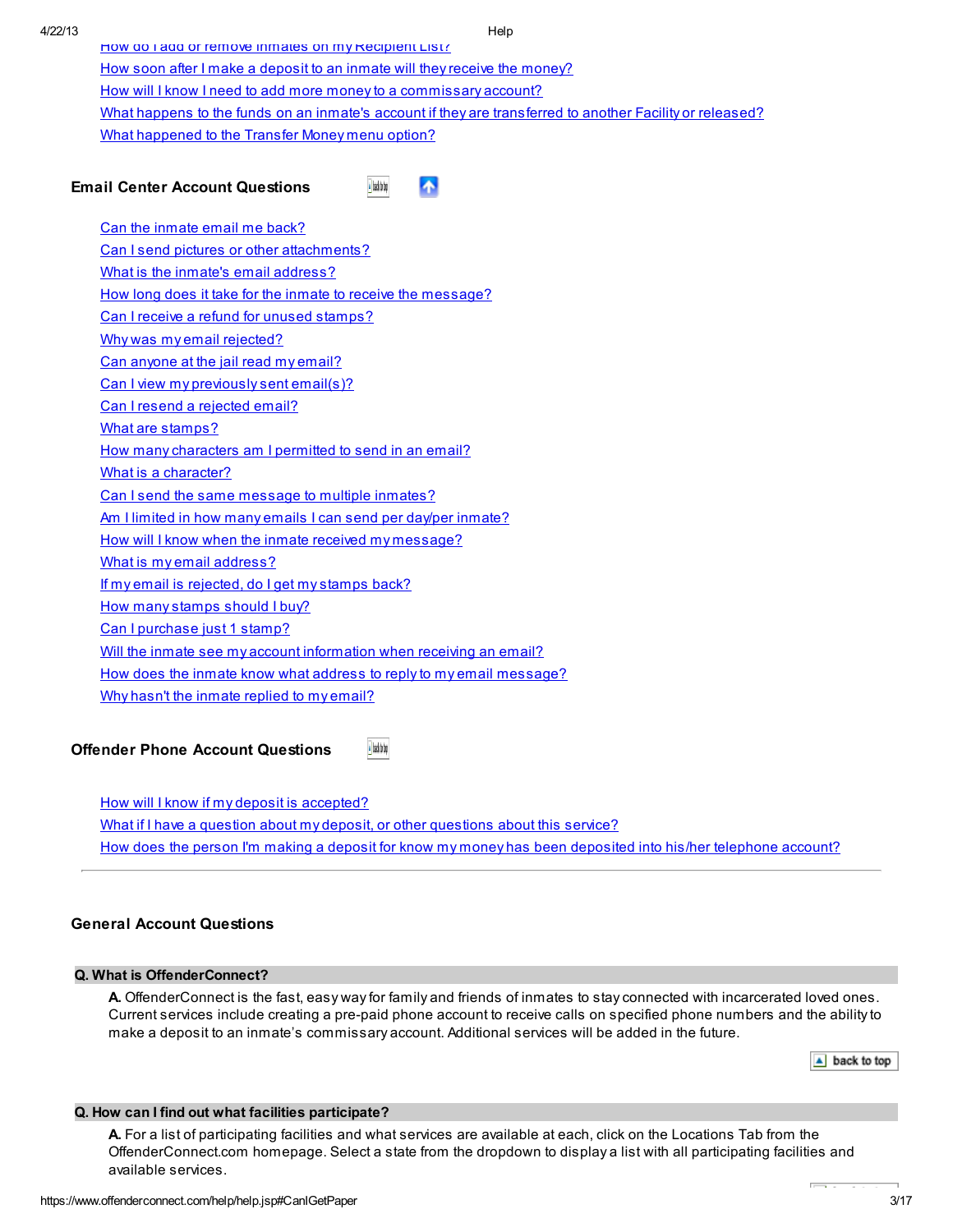# **Q. What if my facility does not participate in a service or is not on the list?**

#### **A.** If your facility is not on the list or does not accept a particular service, speak with a representative from the facility to request the service you need.

 $\triangle$  back to top

 $\blacktriangle$  back to top

### Q. Why do I need to create an OffenderConnect account if I already have an ITI BillPay / Inmate Banker account?

**A.** OffenderConnect provides you access to multiple connection services from one single login. Once you create a new OffenderConnect account, you will be able to transfer any existing ITI BillPay and/or Inmate Banker accounts to your new account and manage all your account activity from one site. When you merge your previous accounts, all of your existing account information is transferred to your new OffenderConnect account, including your recipient lists, saved credit card information and previous monthly statements.

| $\triangle$ back to top |  |
|-------------------------|--|
|-------------------------|--|

 $\blacktriangle$  back to top

**Q. How do I create an OffenderConnect account?**

**A.** To create a new account, simply click the Sign Up Now button on any page or you can click the Sign Up tab in the top menu. You must click Accept on the Terms of Use screen to progress with your Account Setup. Follow the instructions in the Sign Up process to complete your account creation.

#### **Q. What is my User ID?**

**A.** Your User ID is needed to login to your account each time. You may choose your own User ID during the Sign Up process. Your User ID must be 8 characters in length and must be unique. Your User ID is case-sensitive. Once you complete the Sign Up process, your User ID cannot be changed.

#### **Q. Why do you need my email address?**

**A.** Once you complete the Sign Up process to create your account, a confirmation email is sent to the email address you provided on the Account Setup screen. You must access this email and click the link provided to complete your OffenderConnect Account Setup. You may update the email address associated with your OffenderConnect account any time by logging in to your account and clicking on Account Settings under the Account Home menu.

|  | . |  |
|--|---|--|
|  |   |  |

#### **Q. What is my Password?**

**A.** Your Password is needed to login to your account each time. You may choose your own Password during the Sign Up process. Your Password must be 8 characters in length with at least one character being a number. Passwords are casesensitive.

 $\triangle$  back to top

#### **Q. How do I merge my existing ITI BillPay account with my new OffenderConnect account?**

**A.** During the Sign Up process, there is a section called Phone Account. If you have an existing ITI BillPay account, mark the checkbox in this section. Fields will appear for you to enter your Phone Number and ITI BillPayPassword for your existing account.

If you have other ITI BillPay accounts that you would like to merge into your OffenderConnect account, you may merge them after your OffenderConnect account is created. Once you are logged into your OffenderConnect account, click on Phone Setup under the Phone menu and then click the Merge Account button. Enter the Phone Number and ITI BillPay Password for your existing account and click the Next button to verify all information. When the merge is complete, you will receive a confirmation message. Continue this process until all your previous ITI BillPay accounts are merged with your OffenderConnect account.

 $\triangle$  back to top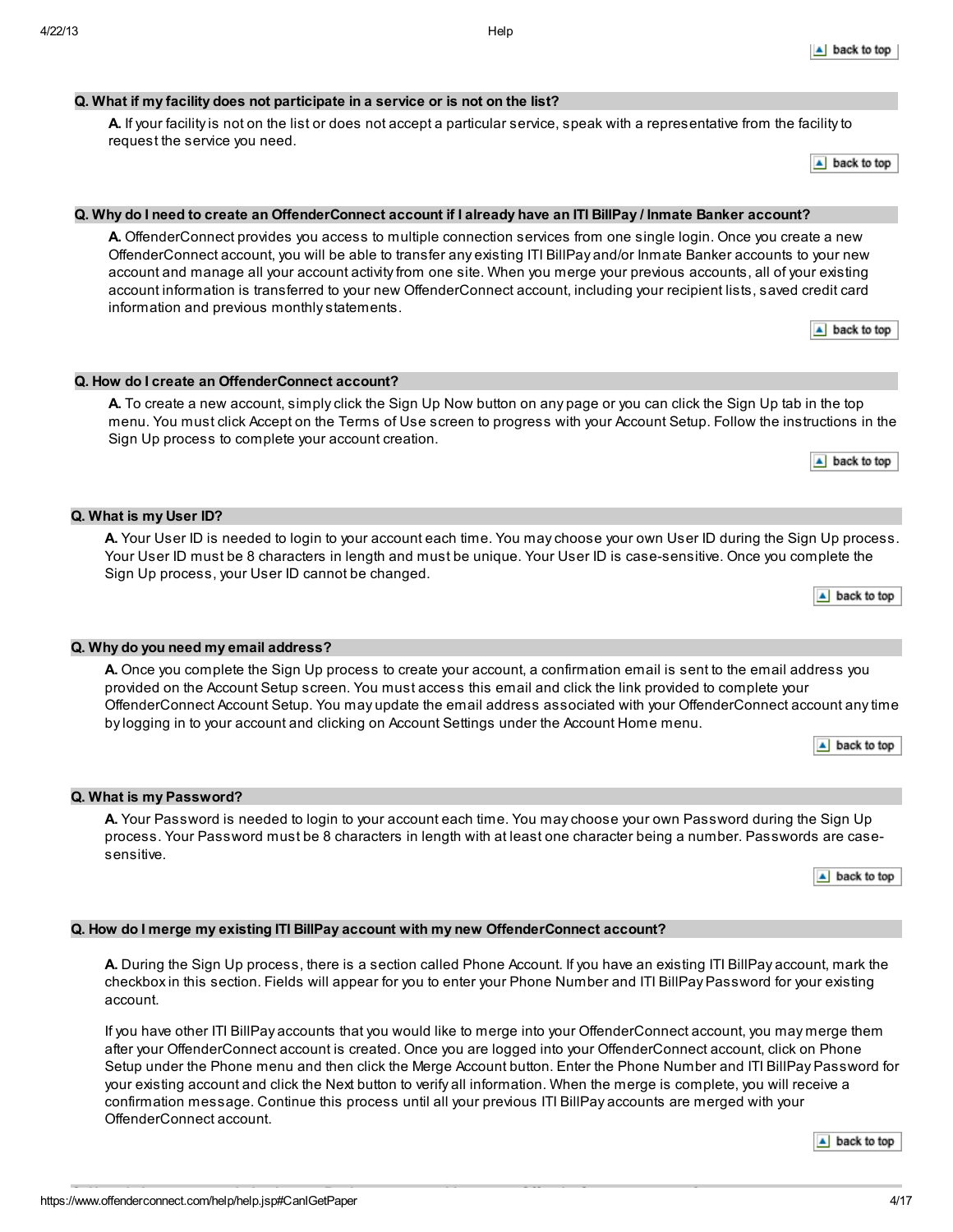**Q. How do I change my First/Last Name on my account?**

# 4/22/13 Help

# **Q. How do I merge my existing Inmate Banker account with my new OffenderConnect account?**

**A.** During the Sign Up process, there is a section called Inmate Banker Account. If you have an existing Inmate Banker account, mark the checkbox in this section. Fields will appear for you to enter your Account Number and Inmate Banker Password for your existing account.

You may add your Inmate Banker accounts to your OffenderConnect account at any time by logging into your account, clicking on Account Settings under the Account Home menu and applying these same instructions to the Inmate Banker Account section.

 $\triangle$  back to top

### **Q. What happens to my previous ITI BillPay / Inmate Banker account?**

**A.** Once you create a new OffenderConnect account and merge your previous ITI BillPay and/or Inmate Banker account(s), all your existing account information is transferred to your new OffenderConnect account, including your recipient lists, saved credit card information and previous monthly statements.

 $\blacktriangle$  back to top

### Q. Do I have to merge my ITI BillPay and/or Inmate Banker account(s) to my new OffenderConnect account?

**A.** If you want to continue receiving calls on a Phone Number you set up on your ITI BillPay account or if you want to continue to have access to your statement history, you must merge your ITI BillPay and/or Inmate Banker account(s) to your new [OffenderConnect](https://www.offenderconnect.com/help/help.jsp#MergeExistingITI) account. If you have not yet merged your accounts, follow the instructions listed under How do I merge my existing ITI BillPay [account?](https://www.offenderconnect.com/help/help.jsp#MergeExistBanker) or How do I merge my existing Inmate Banker account?

 $\blacktriangle$  back to top

#### **Q. What if I forgot my User ID?**

**A.** If you forgot your User ID, click on the Forgot your User ID? link in the Access My Account section on the OffenderConnect.com homepage. You will be taken through the User ID Recovery process and asked to provide the Email Address associated with your account as well as your Password. Your User ID will be emailed to you. If you no longer have access to the Email Address associated with your OffenderConnect account, you may contact Customer Service for assistance.

 $\blacktriangle$  back to top

#### **Q. What if I forgot my Password?**

**A.** If you forgot your Password, click on the Forgot your Password? link in the Access MyAccount section on the OffenderConnect.com homepage. You will be taken through the Password Recovery process and asked to provide your User ID. Next you will be asked to provide the Answer to the Security Question you created during your Account Setup process. When you provide the correct Answer to the Security Question, your password will be sent to the Email Address associated with your account. If you no longer have access to this Email Address, you may contact Customer Service for assistance.

 $\triangle$  back to top

#### **Q. How do I change my Password?**

**A.** If you would like to change your password, login to your account and go to Account Settings under the Account Home menu. Under the Password Information section, click the Change Password link. You will be taken through the Change Password process and asked to provide your Current Password as well as your New Password. New Passwords must be a minimum of 8 characters in length with at least one number. Passwords are case-sensitive.

> back to top ᅀ

#### **Q. How do I update my Address, Email or other Account information?**

**A.** To update your address or email information, login to your account and go to Account Settings under the Account Home menu. You can update account information such as your Address, Phone Number, Email Address, Password and Security Question/Answer.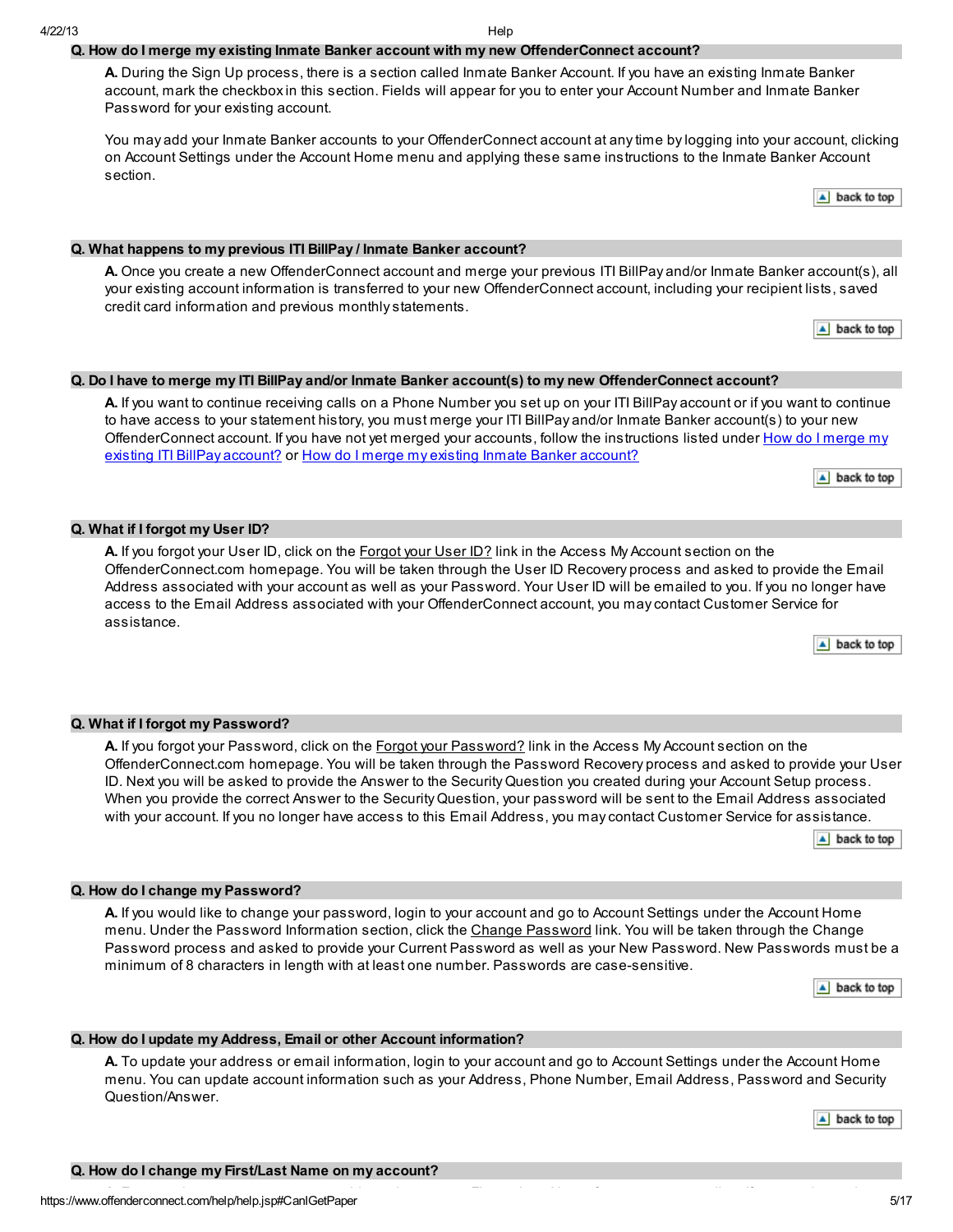**A.** For security purposes, you are not able to change your First or Last Name for your account online. If you need to update this information, please contact Customer Service to speak with a representative.

 $\triangle$  back to top

#### **Q. Do I have to make all payments online?**

**A.** Once you have created an OffenderConnect account, you have the option of making payments online or you can contact Customer Service at (814)949-3303 to make a payment for your DSI-ITI, LLC. Phone Service. All Offender Trust Fund transactions must be made online or at an OffenderConnect Kiosk.

 $\triangle$  back to top

#### **Q. What forms of payment are accepted?**

**A.** We accept Money Grams, Money Orders, Western Unions and all major credit cards. We only accept personal checks once an account payment history has already been established. A minimum of \$30.00 is suggested for all Money Gram, Money Orders and Western Union transactions. Any amount below \$30.00 for these types of payments may be charged a \$5.00 processing fee.

#### **Money Gram**

Receive Code: 3586 Pay To: DSI-ITI, LLC. Account #: Your Phone Number, including the Area Code Attention: Name of Facility City: Altoona State: PA

#### **Money Orders**

Mail To: PO Box 2868, Mobile, AL 36652 Somewhere on the Money Order, you need to identify the name of the Facility and the Phone Number you wish to apply the payment to.

# **Western Union**

Blue Quick Collect Form Pay To: DSI-ITI, LLC. Code City: ITI Attention: Name of Facility Account #: Your Phone Number, including the Area Code

 $\blacktriangle$  back to top

#### **Q. How long will it take for my payment to be applied to my account?**

**A.** Payments are typically applied to your account within one business day.

 $\blacktriangle$  back to top

#### **Q. How do I add, edit or delete saved credit cards on my OffenderConnect account?**

**A.** In order to complete any service transaction, you must have a credit card saved on your account. To add a credit card to your account, login to your account and click Manage Cards from the Account Home menu. Click the Add button to be taken through the process of adding a new credit card.

You may click the Edit button to update information for a saved card or click the Delete button to remove the card from your saved cards list. Remember, you must have at least one saved card on your account to use any of the OffenderConnect Services.

 $\triangle$  back to top

#### **Q. How do I add or delete recipients on my OffenderConnect account?**

**A.** To add or delete recipients from your OffenderConnect account, login to your account and click Manage Recipients under the Account Home menu. This will take you to the Manage Recipients section where you can add or remove Recipients from your Recipients List. From there you will click the Add button, search and select the recipient you wish to add, verify and submit your request.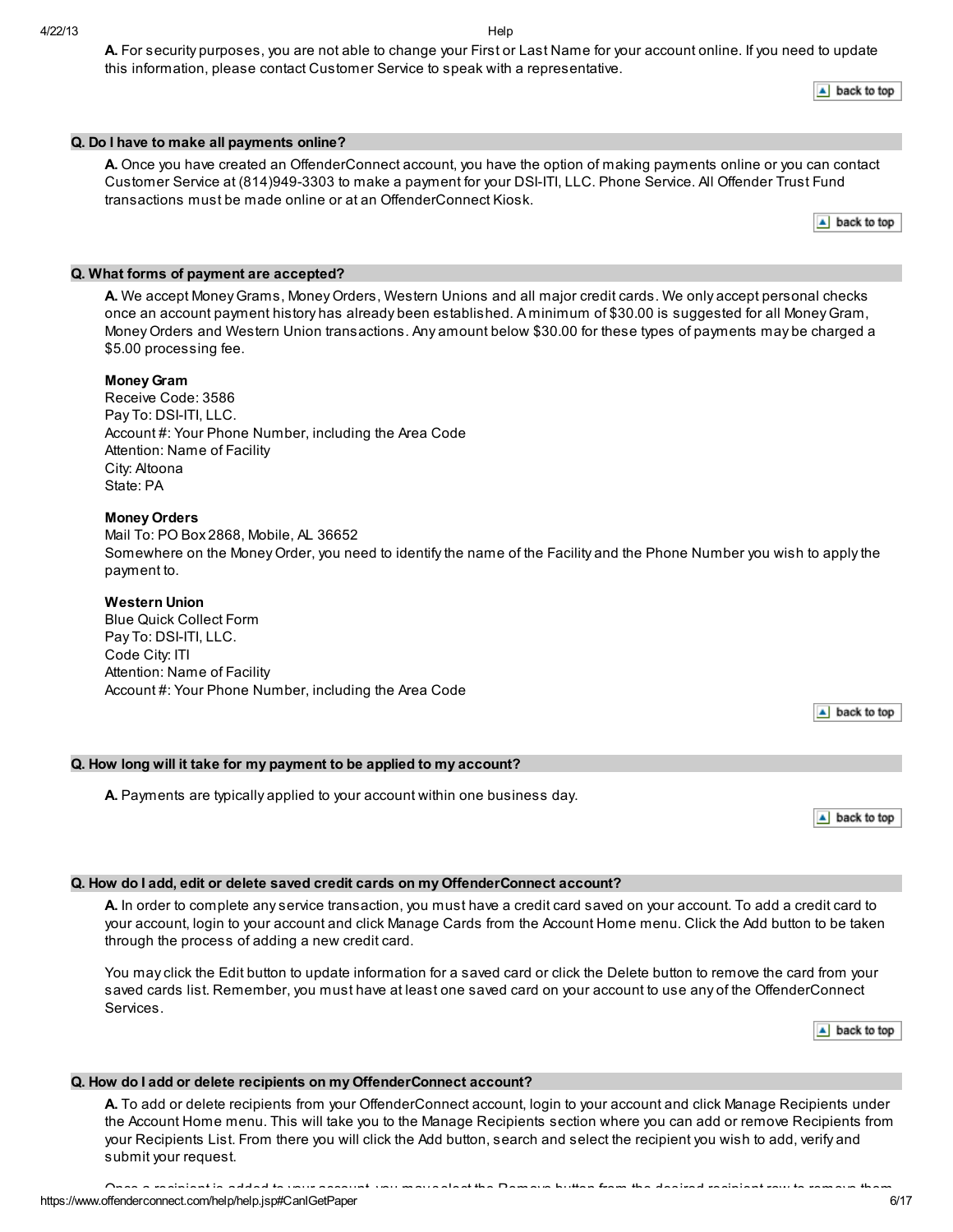Once a recipient is added to your account, you may select the Remove button from the desired recipient row to remove them from your list.

 $\blacktriangle$  back to top

#### **Q. How do I sign up for new services?**

**A.** When you login to your account, your Account Summary screen displays a list of all services offered through OffenderConnect. You may sign up for any service by clicking on the Sign Up Now button under a service heading or by clicking on the service name in the left menu. The first time you use a service, you will automatically be taken through a Setup process for that service. Once your setup is complete, your Account Summary screen will display your recent activity for that particular service.

To find out if a particular service is available at your facility, click on the Locations in the left menu to search for participating Facilities. If your facility is not on the list or does not accept a particular service, speak with a representative from the facility to request the service you need.

 $\blacktriangle$  back to top

#### **Q. What is a Security Code?**

**A.** The Security Code is an additional piece of information added to a credit card to help prevent fraud. It is a three-digit security code that is on the back of credit cards (four-digits on the front of American Express). The number appears in reverse italic at the top of the signature panel at the end (above the last set of numbers on American Express). This program helps validate that a genuine card is being used during a transaction. uses the code when a payment request is made. You **must** provide this value for every transaction.

For an example of a Security Code Click [Here.](https://www.offenderconnect.com/help/help_CVV%20Code.jsp)

#### **Q. How do I contact Customer Service?**

**A.** To reach Customer Service by phone, email or mail, you may click the Contact Us link on the header of any page. Our contact information is listed on this page.

|  | $\triangle$ back to top |  |  |  |
|--|-------------------------|--|--|--|
|--|-------------------------|--|--|--|

 $\blacktriangle$  back to top

#### **Q. How do I ask a question?**

**A.** Click on the link labeled "Contact Us" at the top of the page. Our contact information is listed on this page.

If you would like to send us an email click on the "Ask Question" link where you will be taken to our form mail page.

 $\blacktriangle$  back to top

#### Q. What should I do if I have not received my activation email or the email to reset my password?

**A.** If you have not received an activation or password reset email from OffenderConnect please check your junk mail folder. After 24 hours, if you have still have not received an activation or password reset email contact our Customer Support Department by calling 1-814-949-3303, Monday - Friday, 8:00 am - 8:00 pm (EST).

 $\blacktriangle$  back to top

## **GTL/DSI-ITI Questions**

#### **Q. Why did I receive this letter?**

**A.** You currently receive correctional telephone calls from a facility serviced by DSI (Digital Solutions, Inc.) or ITI (Inmate Telephone Incorporated). This letter was sent out simply as a courtesy to our customers, and to comply with federal regulatory requirements. **Your correctional telephone services will not change in any way at this time.**

 $\triangle$  back to top

#### **Q. What does this letter mean?**

**A.** This letter advises you that DSI (Digital Solutions, Inc) and ITI (Inmate Telephone Incorporated) will be aquired on or about June 15, 2010. The new company will operate as an affiliate of Global Tel\*Link, however the new company will continue to operate as a separate entity. **All DSI and ITI customer services will remain the same as they exist today**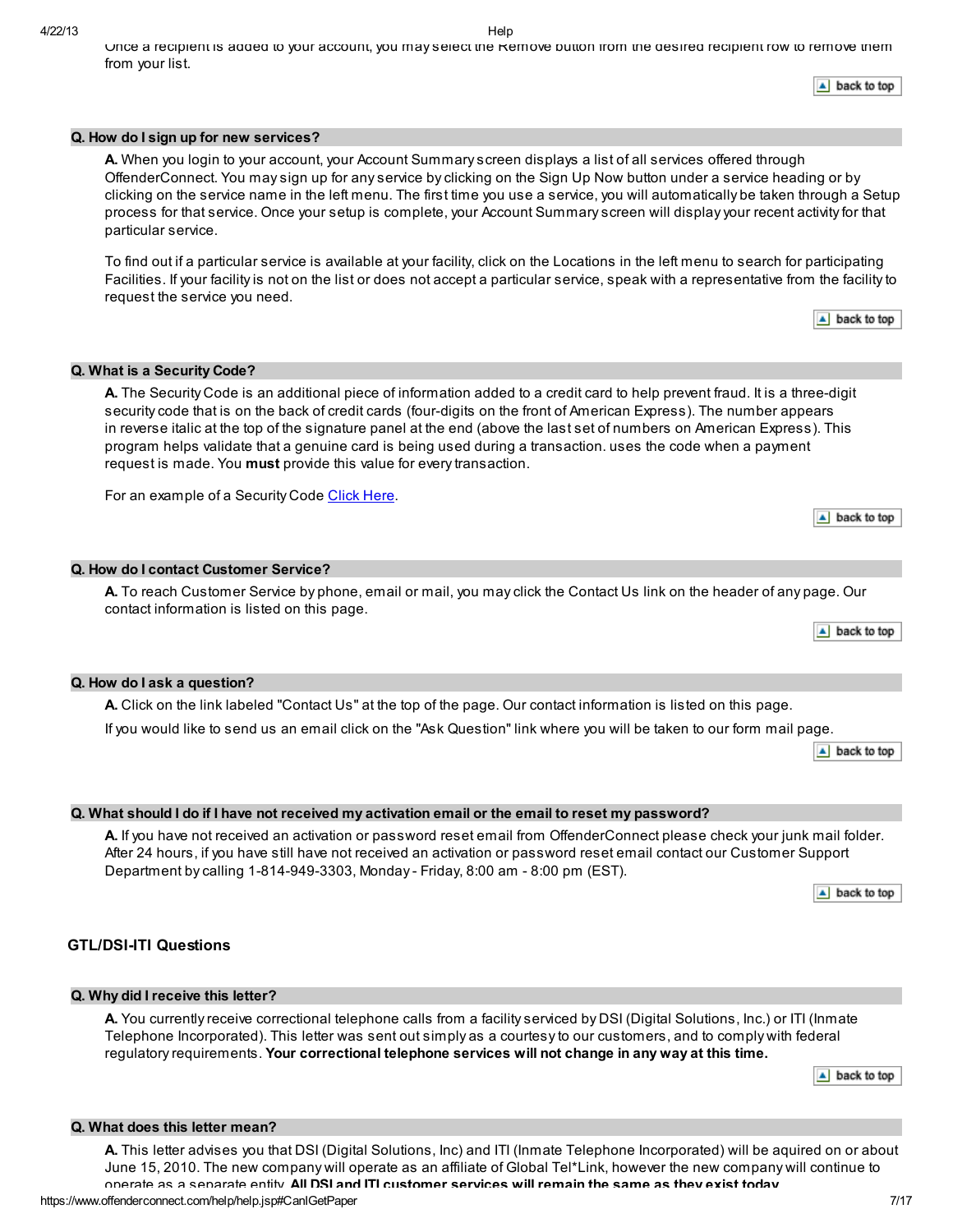**Q. Do I need to to anything?**

**A.** No, you do not need to do anything in response to this letter. If you have a current account in good standing with DSI (Digital Solutions, Inc.) or ITI (Inmate Telephone Incorporated) you will continue to receive your correctional telephone calls with no action required on your part.

**Q. How is this going to affect my account and my phone calls? A.** All of your account management capabilities will remain the same at this time.

**Q. Will I now be able to call GTL and get help with my account? A.** Please see the [Contact](https://www.offenderconnect.com/learnmore/ContactUs.jsp) Us popup for the appropriate email address and/or phone number to use to when contacting GTL.  $\triangle$  back to top

**Q. Will your customer service phone numbers be changing? A.** No. You will continue to call the same DSI-ITI customer service telephone numbers that you have called in the past.

**Q. What "other advanced services" will be offered s mentioned in the letter?**

**A.** Those "advanced services" will be offered in the future. At this time, no additional or new services will be offered.

# **Q. Will there be a new address for sending payments?**

**A.** No. At this time you will continue to make payments to DSI-ITI exactly as you have done in the past.

**Q. Will there be any additional ways for me to make payments?**

**A.** No. At this time DSI-ITI will continue to provide the same payment methods currently available. Payments can be made with American Express, MasterCard, Visa, Western Union, Money Gram, Money Order, or personal check.

**Q. Can I still use www.offenderconnect.com or is there a new website?**

**A.** Yes, you will still be able to visit us online at www.offenderconnect.com and access all of the same convenient account services offered today. You will not need to sign up for a new account. You will not be directed to a new website.

All of your account management capabilities will remain the same at this time.

Q. I have a line of credit with ITI. Can I still use my line of credit with the new company?

**Q. Will the customer service hours of operation change?**

**A.** At this time, no changes will apply to any DSI-ITI accounts.

**A.** No. DSI-ITI customer service hours will not change at this time. You may contact DSI-ITI customer service between 8:00 AM and 8:00 PM Eastern Standard Time Monday through Friday.

 $\triangle$  back to top

 $\blacktriangle$  back to top

 $\blacktriangle$  back to top



 $\blacktriangle$  back to top

 $\triangle$  back to top

 $\triangle$  back to top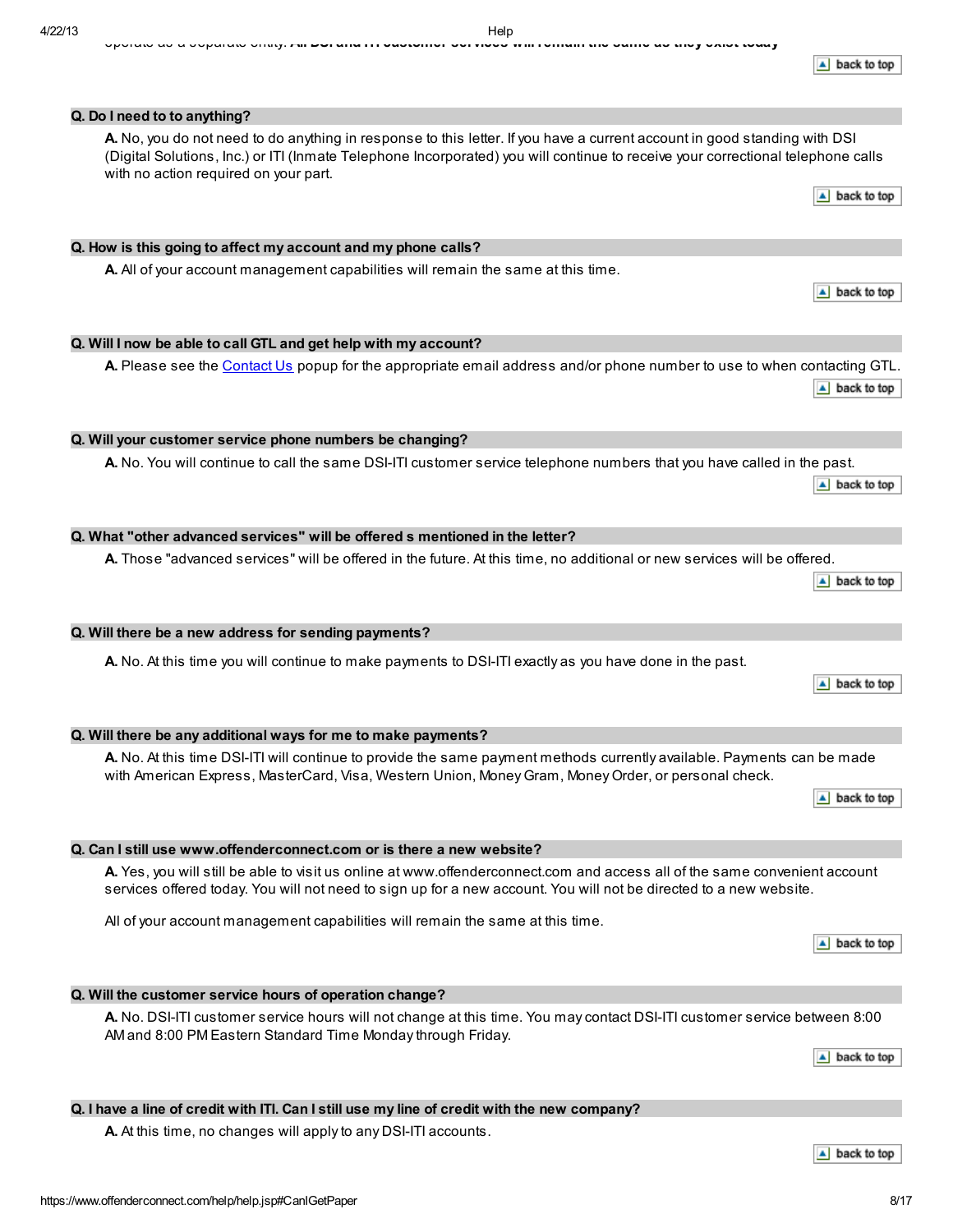# **Q. Can I transfer funds between my DSI-ITI accoutn and a Global Tel\*Link account?**

**A.** No. Since we operate separately from Global Tel\*Link, you will not be able to transfer funds between the two companies.

 $\blacktriangle$  back to top

#### **Q. Will my call rates stay the same?**

**A.** Your call rates will NOT change at this time.

 $\blacktriangle$  back to top

 $\blacktriangle$  back to top

#### **Q. Will I still be able to make payments at the jail through your on-site kiosk?**

**A.** Yes, if the DSI-ITI facility from which you receive calls currently has an on-site kiosk available, you may continue to use that kiosk to deposit money into your account.

### **Phone Account Questions**

#### **Q. Does an inmate need to contact me first before I can setup an Phone Account?**

**A.** No, you may set up an account without the inmate having to contact you first.

 $\blacktriangle$  back to top

#### **Q. How do I setup my Phone Account?**

**A.** To setup a new Phone account, login to your OffenderConnect account and either click on the Sign Up Now button on your Account Summary screen or click Phone Account from the left menu.

The first time you select one of these options, you will automatically be taken through the Phone Setup process. During this process, you will be asked to enter the Phone Number you wish to create an account for, select your statement option and enter the address associated with the Phone Number. Next, you will be asked to select the State/Facility you wish to make the number available to. If an attempt to contact you has already been made from a Facility, details regarding that attempt will be available under the Recent Attempts section. If no attempted contact has been made from a Facility, select the State/Facility for which you wish to make your Phone Number available.

 $\blacktriangle$  back to top

#### **Q. Can I have more than one Phone Number setup on my OffenderConnect account?**

**A.** You may setup as manyPhone Numbers and/or Facilities on your account as you would like. Each account must have funds available on it in order for you to receive calls to that Phone Number from the Facility.

 $\triangle$  back to top

#### **Q. How do I make a payment to my Phone Account?**

**A.** Once your Phone account is setup or your previous ITI BillPay account is transferred, you may make a payment by clicking the Make a Payment link on your Phone Setup Confirmation screen or your Account Summary Screen. You may also click the Make a Payment left menu item under the Phone Account section. You will be taken through the Make a Payment process where you will select the Phone Number and Facility for your payment. You will then be asked to select a credit card from your saved cards. If you do not have a credit card saved yet, click the Add a Credit Card link under the Payment Information section or click Manage Cards under the Account Home menu.

 $\triangle$  back to top

#### **Q. Can I request a Line of Credit?**

**A.** In order to receive a Line of Credit, we need to perform a credit check. This check must confirm that you have at least 2 to 3 years of good credit history on 4 to 5 major accounts, such as bank loans, house loans, major credit cards, etc. We will also check to see if you have any payment delinquencies, charge offs or bankruptcies. If the credit check shows you have good credit, we will extend you a Line of Credit to allow you to receive calls and be billed for them later. If your credit check shows you have bad credit, you will be charged a \$15.00 fee to cover the costs of running the credit check.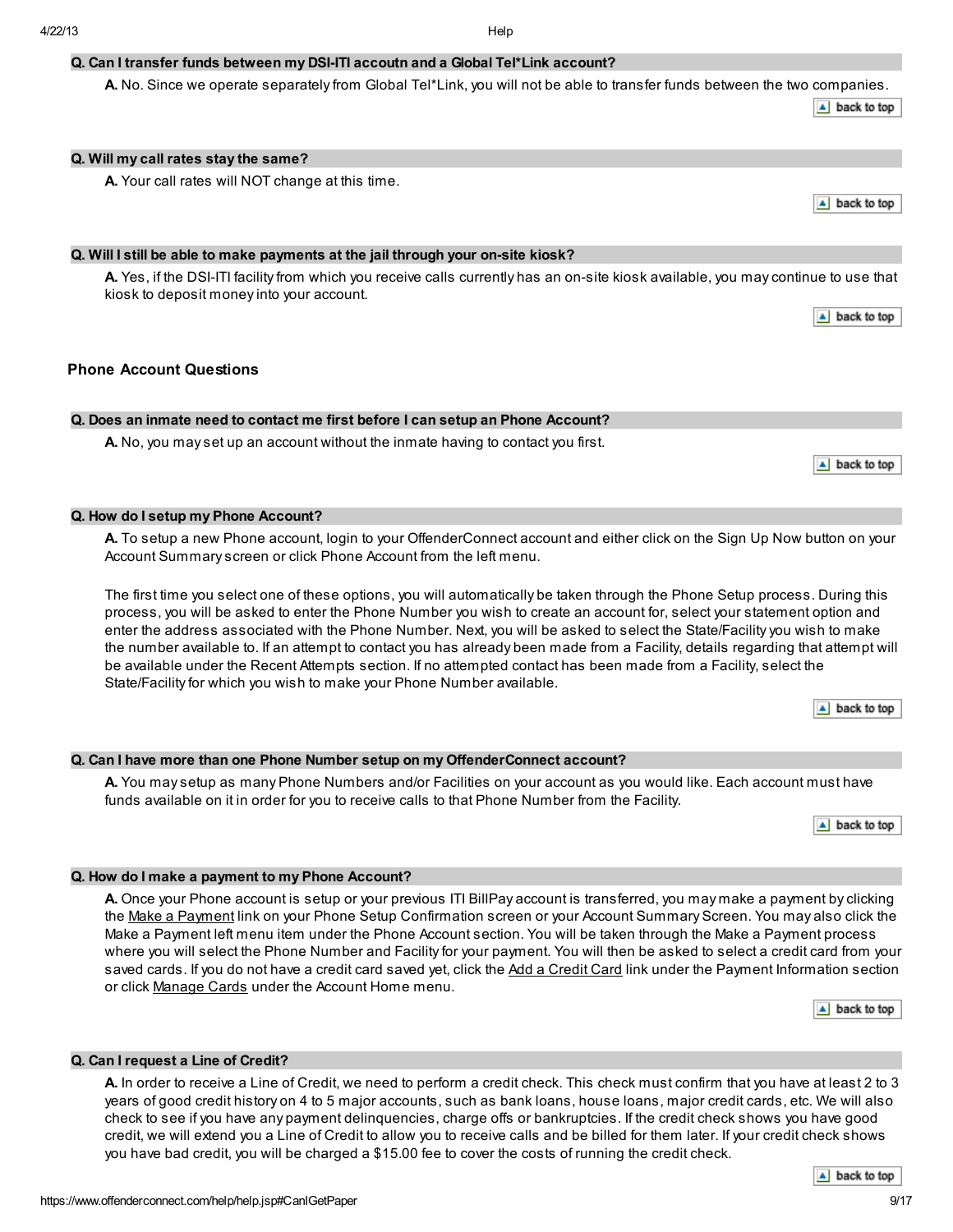**A.** Your Billing Address refers to the address where you receive your credit card statements or the address associated with your credit card. In order to process a credit card payment online, the address you enter must match the address associated with your credit card statements.

 $\triangle$  back to top

# **Q. What are the rates for my phone calls?**

**A.** Rates vary by facility. To find out what your rates are, listen to the prompts (when the inmate calls you) and press the corresponding number to learn what your call rates are before you accept the incoming call. You may also contact Customer Service to request the rates for your Facility.

 $\blacktriangle$  back to top

**Q. Can I call the inmate or does the inmate always have to call me?**

**A.** Calls can only be made from the inmate to the Phone Number(s) you have setup on your account. You are not able to call the inmate directly.

 $\triangle$  back to top

#### **Q. What is my call is cut off or disconnected?**

**A.** If your call is cut off or disconnected prematurely less than 5 minutes after you were connected, you may contact Customer Service or email us as support@OffenderConnect.com to request an investigation. You will need to identify the date/time of

the call as well as the facility and the inmate's first and last name. There are NO refunds for lost/dropped calls made to a cell phone due to poor reception or a bad line.

 $\triangle$  back to top

### **Q. Can I use a cell phone to receive calls?**

**A.** Each facility has different rules regarding allowing calls to be made to cell phones. Contact your facility to learn their policy regarding cell phones.

If your facility approves the use of cell phones, you may add the number to your Phone Account. There are NO refunds for lost/dropped calls made to cell phones due to poor reception or a bad line.

Custom ringback tones (the sound heard by the calling party when they dial your number) may prevent your call from being received and could possibly put a block on your phone number. It is advised that you remove all custom ringback tones on your phone.

 $\triangle$  back to top

#### **Q. What if the Phone Number I try to set up is associated with another account?**

**A.** If you try to set up an Phone Account for a Phone Number that is already associated with an existing ITI BillPay account, you will receive an error message stating that "The Phone Number is associated with an ITI BillPay account. Please enter the ITI BillPay password." You will need to enter the password from your ITI BillPay account in order to proceed in merging this account with your new OffenderConnect account. If you have questions, you may contact a Customer Service Representative.

If you try to set up an Phone Account for a Phone Number that is already associated with an existing OffenderConnect account, you will receive an error message stating that "You cannot add this Phone Number because it is associated with another User's Account." If you receive this error message, you may contact a Representative at Customer Service to investigate the issue.

 $\triangle$  back to top

#### **Q. How do I block my phone number from an inmate and/or facility?**

**A.** You may block your phone number from an inmate and/or facility by listening to the prompts on the line and pressing the corresponding number to have the inmate and/or facility blocked.

must show that you are the owner of the phone line by including the page with the page with your name, and the phone of the phone including the phone line by including the phone of the phone number. The phone number of the You may also request your number to be blocked by printing a copy of your phone bill and mailing it to us. The copy of the bill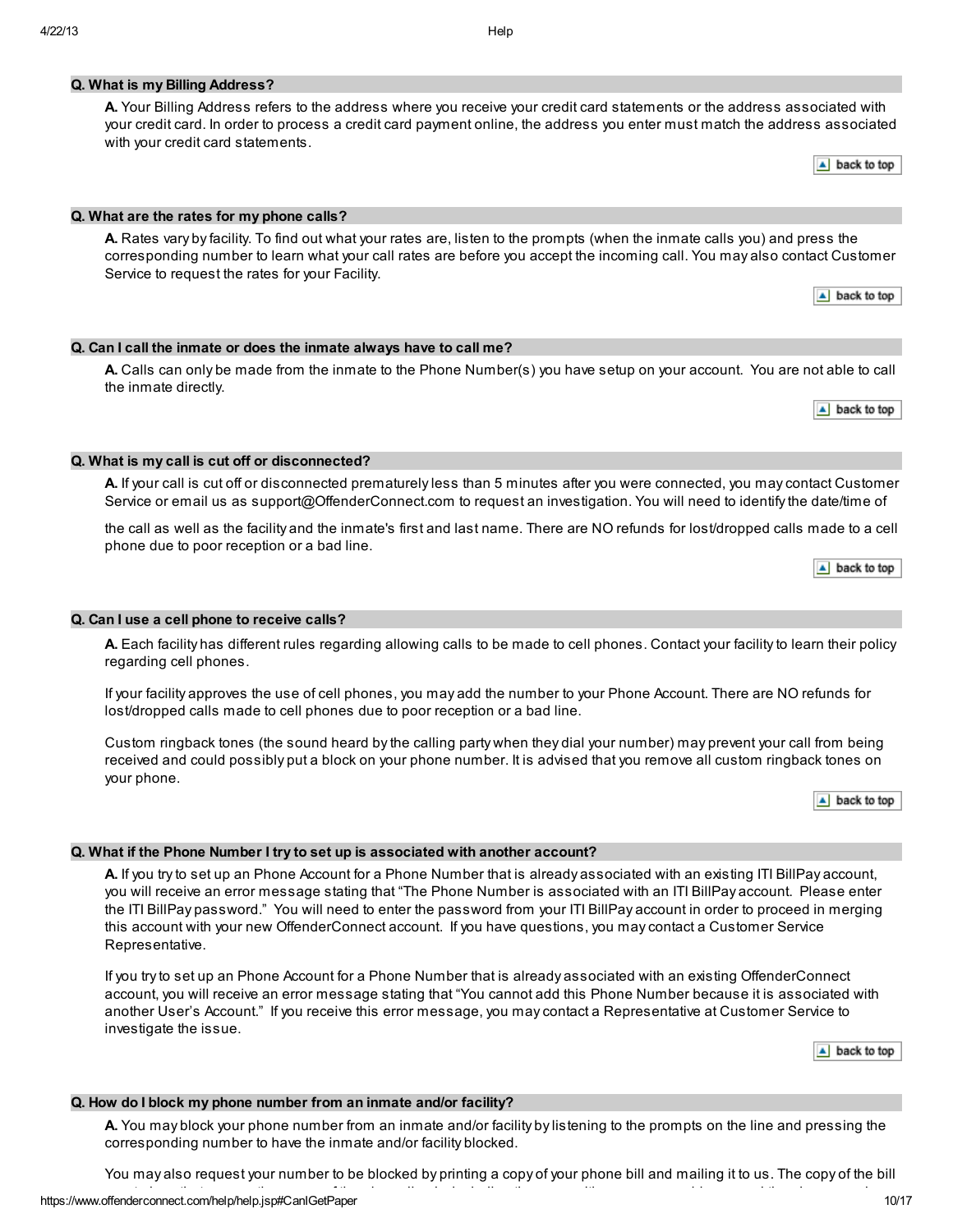**Q. How do I unblock my phone number?**

to: PO Box 2868, Mobile, AL 36652.

you meet the minimum requirement for a five minute phone call.

must show that you are the owner of the phone line by including the page with your name, address, and the phone number. On your bill, you will need to write: "I want my calls blocked from \_\_\_\_\_\_\_ facility". Then sign and date your request before mailing it to: PO Box 2868, Mobile, AL 36652. \*\*If you want multiple phone numbers blocked from a specific facility, you must send a copy of each phone bill per phone number you want blocked.

**A.** In order to receive calls on your phone number, you must have money on your account. If there is not enough money on your account to support a five minute phone call, your call will not go through. Check the rates for your phone calls to ensure

If you have enough money on your account and your calls are still being blocked, please contact Customer Service or email us at support@OffenderConnect.com to request your number be unblocked. In order to unblock your phone number, we will need your phone number, the facility that you are trying to receive calls from, as well as the inmate's first and last name. Once

If you intentionally blocked your phone number from an inmate and/or a facility, you will need to mail a copy of your phone bill to us. Include the page of the bill that shows you are the owner of the phone with your name, address, and phone number on it. On the bill, you will need to write: "I want to unblock calls from facility". Sign and date the request before mailing it

 $\blacktriangle$  back to top

transfer your balance to.

The phone number/facility you select to transfer FROM will be closed out and removed from your account. In order to view statements and/or make payments onto that same phone [number](https://www.offenderconnect.com/help/help.jsp#SetupITIPhone), you will need to set up the phone number again.

 $\triangle$  back to top

**Q. How do I transfer my balance to another phone number or facility?**

 $\blacktriangle$  back to top

#### Q. How will the inmate know I have created a phone account for them and they can now make calls to me?

If your number was blocked by the Facility, you must contact the Facility to have your number unblocked.

**A.** We do not have contact with any inmates, therefore there is no way for inmates to be notified when the account has been setup and they can begin making calls. You are responsible for notifying them by mail or other means.

 $\triangle$  back to top

#### Q. What if I have set up my phone number on my Phone Account but am unable to receive calls?

we receive your request, your phone number will be unblocked within one business day.

**A.** There are several possible reasons why you may not be able to receive calls at your phone number.

First, make sure your number is not blocked by ensuring you have enough money on your account and go through the steps for how to unblock your phone [number](https://www.offenderconnect.com/help/help.jsp#UnblockCalls).

You should also make sure that your phone number is set up for the correct facility that houses the inmate. If the inmate is in a different facility than the one you created an account for, you will need to transfer your balance to the correct facility in order for you to receive phone calls.

**A.** In order to transfer a balance from one phone number to another or from one facility to another, you MUST have at least 2 accounts on your Phone Account - one for the account you wish to transfer the balance from, and one for the one you want to

To transfer funds, click Close Account under the Phone Account menu. Follow the Close Account process instructions by selecting the radio button next to the phone number you wish to transfer funds from. Select the radio button next to "I want to transfer my account to a different phone number". Then select the radio button for the phone number/facility you wish to transfer the funds to. Verify the information is correct before receiving your confirmation that the balance will be transferred.

If you are still unable to receive calls after following these steps, you may contact Customer Service for assistance.

 $\triangle$  back to top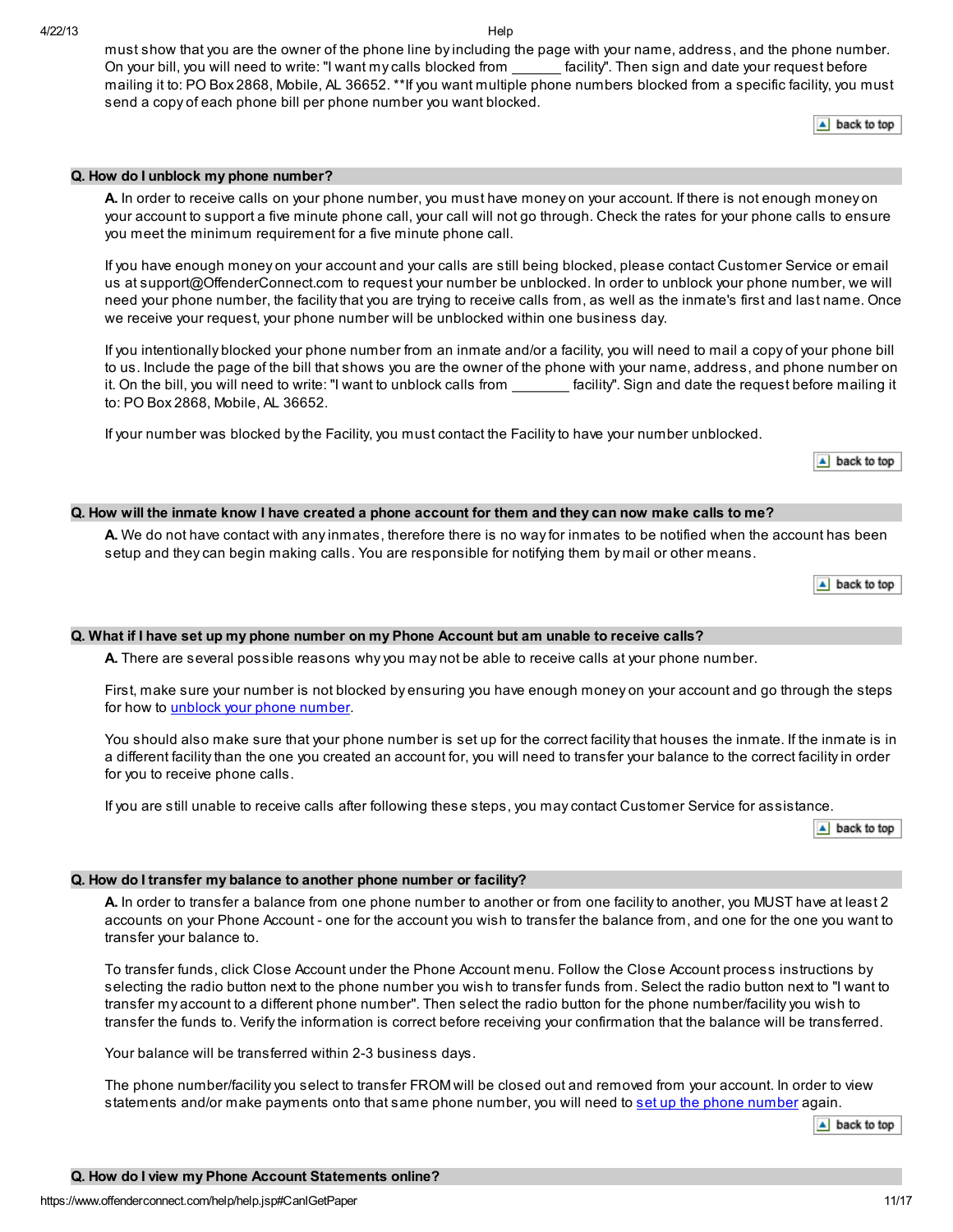A. To view your Phone Account Statement online you may click the View Statement link under Quick Links from your Account Summary screen, or you may click on the Phone Statement link under the Phone Account menu. Both options will take you to your online statement.

Select the Phone Number of the Statement you wish to review as well as the Statement Month before clicking the View button for a PDF copy of your statement. In order to view your statements, you must have a PDF viewer. To download a free viewer you may go to: [http://get.adobe.com/reader/](https://www.offenderconnect.com/help/help.jsp#)

 $\triangle$  back to top

#### **Q. Can I receive paper statements in the mail?**

**A.** You may opt to receive a paper statement by mail when you complete the Phone Setup process. There is a \$2.50 charge applied to each paper statement.

 $\blacktriangle$  back to top

 $\triangle$  back to top

 $\triangle$  back to top

 $\blacktriangle$  back to top

### **Q. How do I change from receiving paper statements to electronic statements or vice versa?**

**A.** You may change the way you receive your Phone Statement at any time. Login to your OffenderConnect account and click

Phone Setup under the Phone Account menu. If this is your first time setting up a phone [number,](https://www.offenderconnect.com/help/help.jsp#SetupITIPhone) follow the steps in How do I setup my Phone Account.

If you have already setup at least one Phone Number, you will see each Phone Number, associated Facility and Statement Option listed on the screen. Select the radio button next to the account you would like to update and then click the Edit button. You are able to modify whether you receive paper or electronic Statements and update the address associated with that Phone Number.

| Q. Do I have to receive a statement if I do not want one? |  |  |   |  |  |
|-----------------------------------------------------------|--|--|---|--|--|
|                                                           |  |  | . |  |  |

**A.** We are required to send you a statement, either electronically or by mail.

#### **Q. What is a Carrier Cost Recovery Fee and why does it appear on all my statements?**

**A.** The Carrier Cost Recovery Fee is a \$2.50 flat fee that may be applied to every monthly statement. This fee goes toward covering service costs on the phone lines, line charge fees, and other regulatory fees.

| Q. How do I view details for my Recent Activity on my Phone Account? |  |
|----------------------------------------------------------------------|--|

**A.** Recent Activity on your Phone Account appears on your Account Summary screen. You may view additional details on all your Recent Activity for your Phone Account(s) by clicking Recent Activity under the Phone Account menu.

To view your Recent Activity, select the Phone Number you wish to view details for. You will be able to view the amount of money available for calls to each facility you have assigned to the selected phone number as well as a list of the five most recent transactions made to that account.

 $\triangle$  back to top

# **Q. How do I close/delete my Phone Account?**

**A.** If you would like to close/delete your Phone Account completely without transferring the balance to another phone number and/or facility, you may request a refund to be sent to you.

Login to your account and select Close Account from the Phone Account menu. Follow the Close Account process instructions by selecting the radio button next to the phone number/facility you wish to close your account with. Select the radio button next to "I want to close my account and receive a refund in the mail". Follow the close out process (verify and confirm) to receive your refund check in the mail and then click the Next button to verify all information is correct. If the address listed is not correct, follow the instructions under **What if the Address my refund is being sent to is [incorrect](https://www.offenderconnect.com/help/help.jsp#AddressWrong)** before you close your account.

You will receive a prepaid card in the mail within 6-8 weeks at the address specified in your Account Settings. The prepaid card will contain your refund amount as a preloaded balance.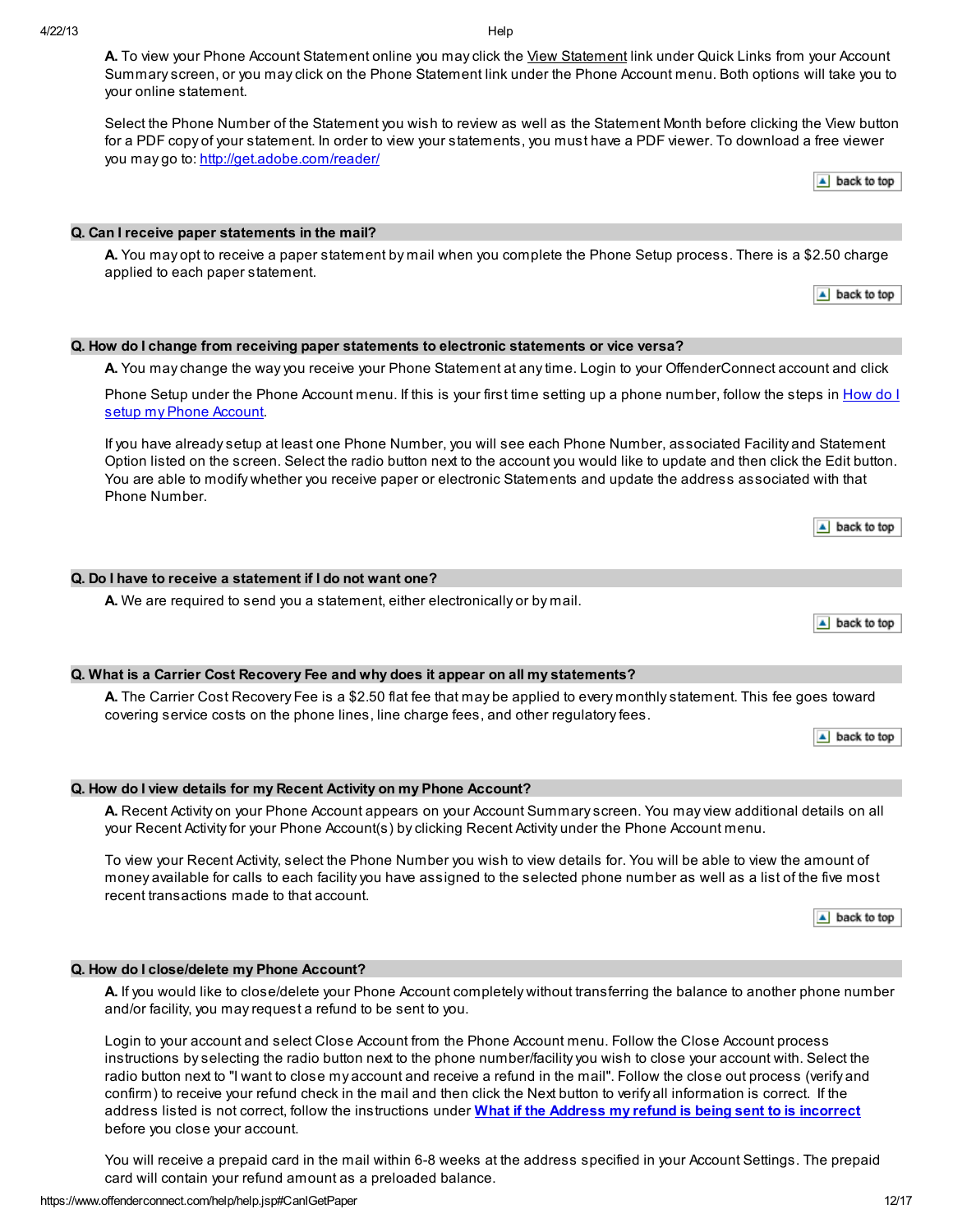CLOSING YOUR ACCOUNT: For most facilities, you must close your account within Ninety (90) days of the account's last use to receive a refund. Any accounts that have no activity for Ninety (90) days or more will be automatically closed and any money remaining on the account will be forfeited and considered a closing transaction fee. If you owe a balance after the account is closed, you will receive a final invoice. However, some facilities have intervals longer than 90 days. Please call GTL customer service if you have a question about the interval for submitting refund requests for your facility.

**Note:** When you close/delete a phone number, it WILL be removed entirely from your account.

 $\triangle$  back to top

# **Q. What if the address my refund is being sent to is incorrect?**

**Q. Can my refunded balance be credited directly to my credit card?**

Western Union Debit MasterCard, which you will receive within 6-8 weeks.

# **A.** Refund Debit MasterCards are automatically sent to the address specified in your Account Settings. If this address is incorrect or not up to date, follow the instructions under How do I change my account [information?](https://www.offenderconnect.com/help/help.jsp#ChangeAccountInfo)

**A.** We are not able to refund your money back to a credit card. If you would like to close out your account, we will send you a

 $\triangle$  back to top

 $\blacktriangle$  back to top

**Q. What if I have not received my refund Debit MasterCard?**

**A.** Refund are mailed within 6-8 weeks of you closing your account. If you have not received your refund check within eight weeks, contact a Customer Service Representative for assistance.

# **Q. Can I transfer a balance on my Phone Account to an inmate's commissary account?**

**A.** You cannot transfer a balance from your Phone Account to an inmate's [commissary](https://www.offenderconnect.com/help/help.jsp#CloseAccount) account. If you wish to close your Phone Account, you may either transfer the balance to another phone number or receive a refund check.

 $\triangle$  back to top

 $\triangle$  back to top

# **Q. What are service fees and why am I being charged for them?**

**A.** OffenderConnect is committed to providing customers a range of options for applying money to and managing their accounts. The transaction fees help to offset the cost of providing several convenient automated payment channels for credit card customers, the cost of providing processing by live operators, and the cost of increased security and fraud protection for your safety. OffenderConnect will continue to invest in improving our customers' access to family, friends, and other loved ones that are incarcerated by providing a broad set of systems and methods to manage their phone accounts. A fee will apply to each payment made with a credit card.

 $\blacktriangle$  back to top

 $\triangle$  back to top

# **Q. In what states are you tariffed?**

**A.** Click on the link below to view our current tariffs.

DSI-ITI, LLC's [Current](http://www.dsiiti.com/products/tariffs.shtml) Tariffs

# **Offender Trust Fund Account Questions**

# **Q. Can inmate's use money I transfer to them to call me?**

**A.** If the facility housing the inmate allows for debit calling, the inmate should be able to use their commissary money to make phone calls. Check with your local facility for more information.

https://www.offenderconnect.com/help/help.jsp#CanIGetPaper 13/17 **Q. How do I view my Offender Trust Fund Statement online?**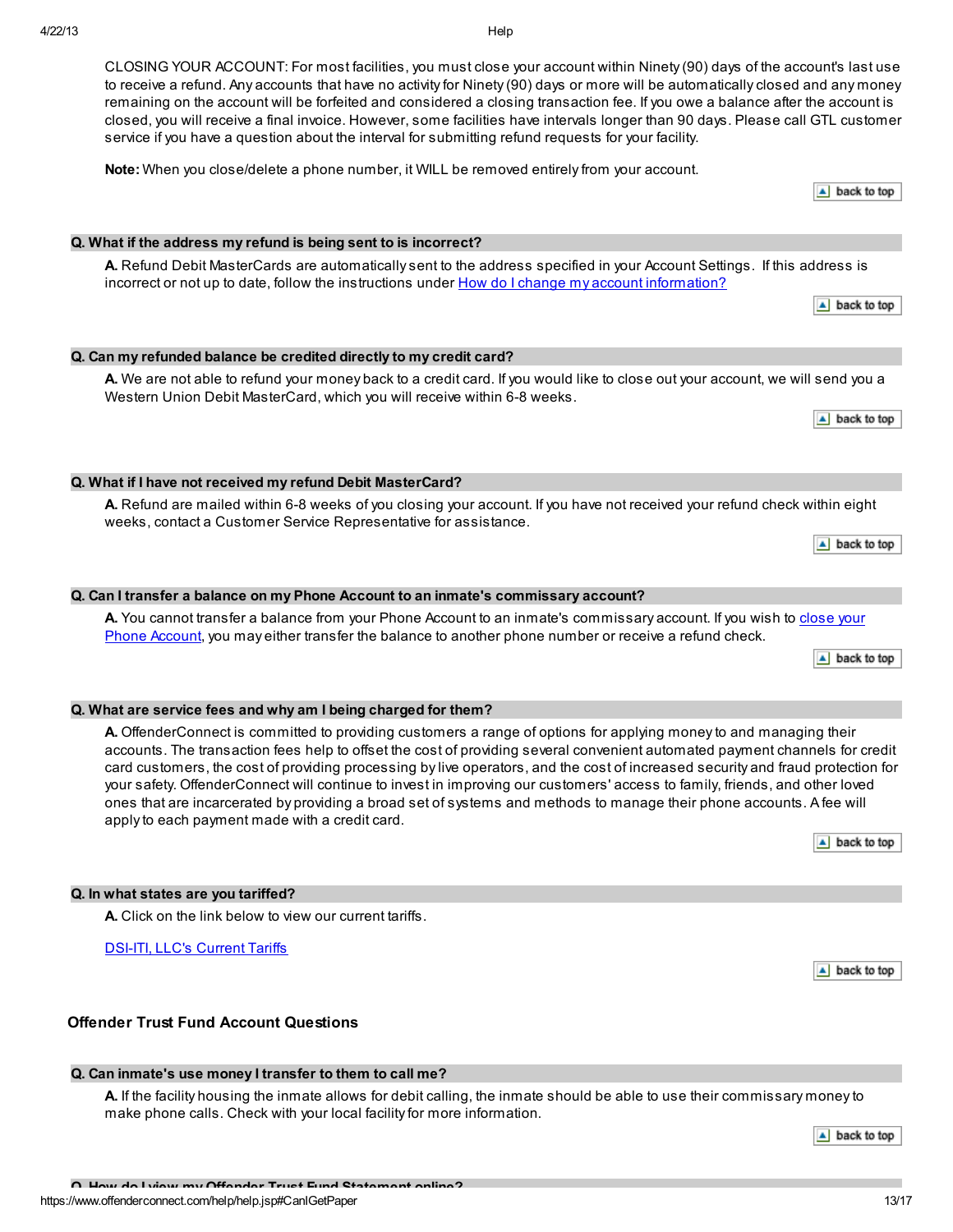#### 4/22/13 Help **Q. How do I view my Offender Trust Fund Statement online?**

**A.** To view your Offender Trust Fund Statement online, you may click on the View Statements link under Quick Links from your Account Summary screen or you may click on Transfer Statement under the Offender Trust Fund menu. Both options will take you to your online statement.

You may filter your list by selecting a single Recipient or All Recipients from the dropdown. You may also specify a date range. If these fields are left empty, all Recipients and dates will appear on your Statement. Click the View button to see a copy of your Statement.

In order to view the Statement, you must have PDF viewer installed on your computer. To download a free viewer you may go to: <http://get.adobe.com/reader/> .

### **Q. How do I view my Recent Activity for my Offender Trust Fund Account?**

**A.** Recent Activity on your Offender Trust Fund Account appears on your Account Summary screen. You may view additional details on all your Recent Activity for your Offender Trust Fund Account by clicking Recent Activity under the Offender Trust Fund menu.

To view your Recent Activity, select the recipient you wish to view details for. You will be able to view the total payments made to the recipient as well as a list of all recent transactions and transaction status.



#### **Q. How do I add or remove inmates on my Recipient List?**

**A.** When you make a deposit to an inmate's commissary account, that inmate's name is added to your Recipients List. The next time you wish to make a deposit, you will not be required to search for the same inmate again and can simply select the name from your Recipient List.

If you no longer want an inmate's name to appear on your Recipient List, click on Manage Recipients under the Account Home menu. Here you will find a table containing inmate's on your Recipient List. You may click the Add button to add a new inmate to your Recipient List, or you may click the Remove button to remove the inmate's name from your list.

If you remove an inmate from your Recipient List, the inmate's name will still appear on your Offender Trust Fund Statement if you have made any transactions for that inmate, but the inmate's name will not appear on your Recipient List.



#### **Q. How soon after I make a deposit to an inmate will they receive the money?**

**A.** When you make a deposit to an inmate, the funds are available immediately to the facility. Each facility has its own policies regarding updating the inmate's commissary account with the available funds.

To find out when the inmate has received your funds, click on the Recent Activity under the Offender Trust Fund menu. At the bottom of the screen, under the Per Transaction section, there is a Payment Status table. This table will provide you with an up-to-date status on your current transactions.

An Accepted status  $\blacktriangledown$  shows when the inmate has received the funds.

A Pending status  $\bf{C}$  shows when the facility has received your funds but has not yet updated the inmate's account.

A Rejected status  $\infty$  shows when your money transfer was not completed.

#### **Q. How will I know I need to add more money to a commissary account?**

**A.** Your Offender Trust Fund account will NOT update with an available balance on a specific inmate's commissary account. The inmate will need to contact you if more money needs to be transferred to their account.

#### Q. What happens to the funds on an inmate's account if they are transferred to another Facility or released?

**A.** If the inmate has available funds on their account when they are transferred to another Facility, the Facility will make sure that an inmate's funds are transferred to the new Facility as well. If the inmate is released from a Facility, the inmate's leftover funds are released as part of their property.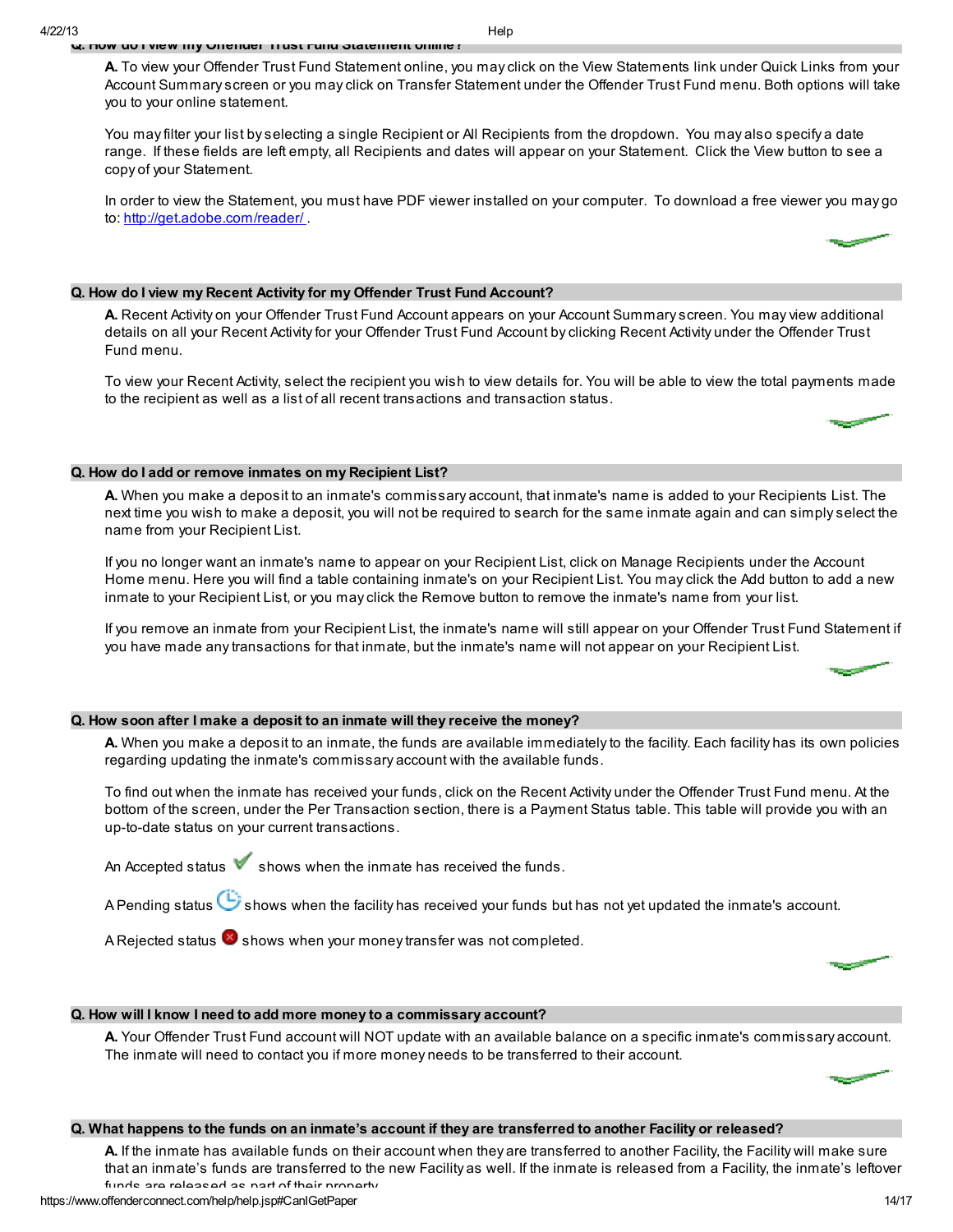funds are released as part of their property.

**Q. What happened to the Transfer Money menu option?**

**A.** In order to streamline OffenderConnect, the "Transfer Money" section has been renamed to the "Offender Trund Fund" section. None of its functions have changed.

 $\triangle$  back to top

 $\triangle$  back to top

 $\blacktriangle$  back to top

 $\triangle$  back to top

 $\blacktriangle$  back to top

 $\triangle$  back to top

**Email Center Account Questions**

# **Q. Can the inmate email me back?**

**A.** The inmate is not able to email you back. If the inmate wants to respond to an email message they will have to send a hand written letter through the mail.

**Q. Can I send pictures?**

**A.** No. Pictures, videos, additional files, or any kind of attachment is not permitted in the email.

#### **Q. What is the inmate's email address?**

**A.** The inmate does not have an email address. Your email will be sent to the facilities OffenderConnect email account. The facility staff will then review your message and decide to approve or reject the email.

#### **Q. How long does it take for the inmate to receive the message?**

**A.** This will be determined according to the policies of each individual facility. You will need to contact the facility for this information.

#### **Q. Can I receive a refund for unused stamps?**

**A.** All unused stamps will become property of DSI-ITI, LLC. There will be no refunds given for the cash value of your unused stamps.

**Q. Why was my email rejected?**

**A.** All email received by the facility are subject to review and approval by the participating facility staff. Inappropriate content, determined by the facility, could cause the email to be rejected.

**A.** All email sent through OffenderConnect is subject to review by the facility staff. Once approved, the email message will be

 $\triangle$  back to top

# $\triangle$  back to top

#### **Q. Can I view my previously sent messages?**

**Q. Can anyone at the jail read my email?**

delivered to the intended inmate.

**A.** You can view the email messages that were sent through your Recent Activity page. You will click the Email Center link from the left side menu, and then click the Recent Activity sub menu link. You are not able to view the body of the messages, but you will be able to view a summary of your sent messages.

 $\triangle$  back to top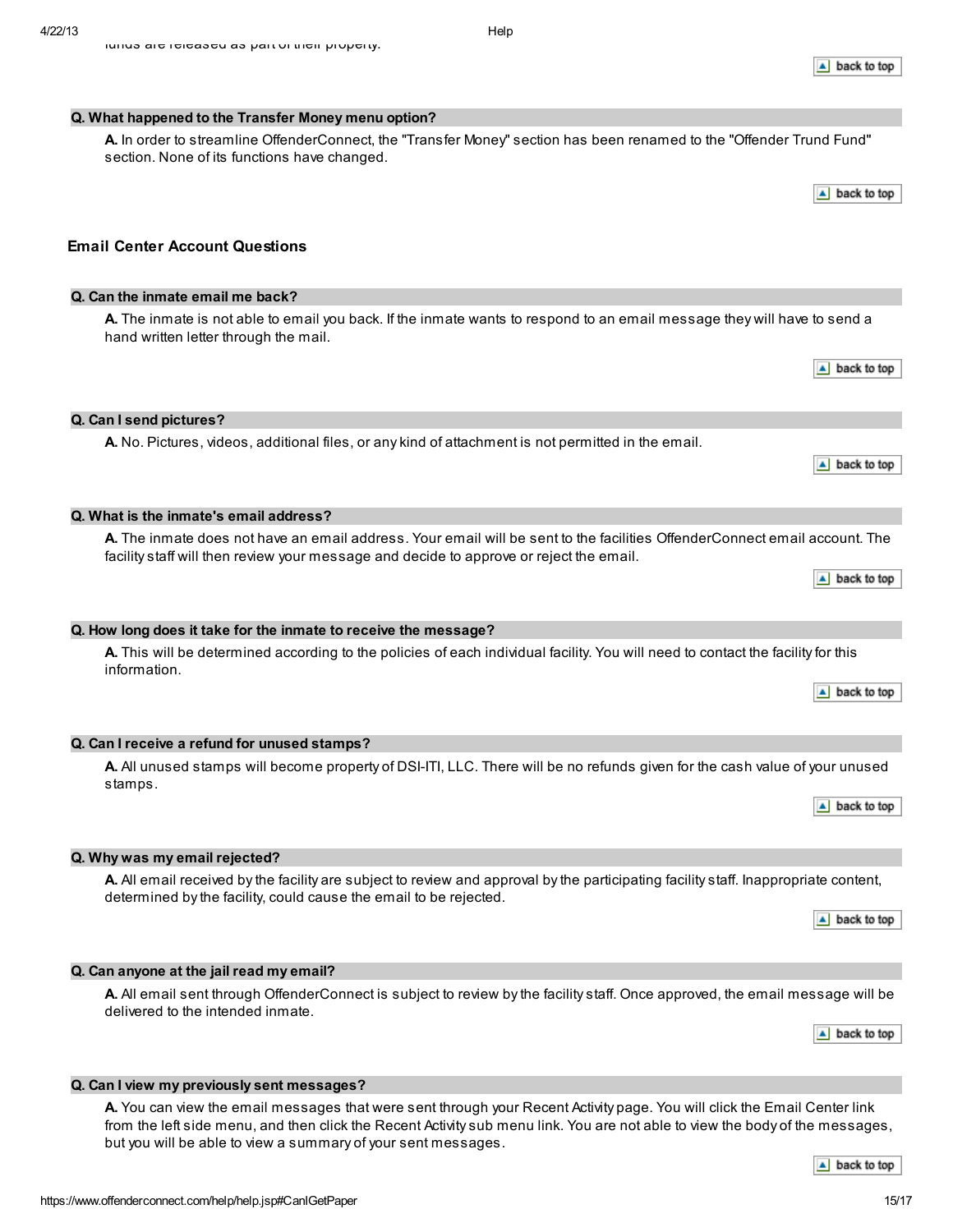# **Q. Can I resend a rejected message?**

# **A.** No. Email that has been sent (whether approved or rejected) will not be available to resend. You must create a new email

message.

#### **Q. What are stamps?**

**A.** Stamps allow you to send email messages to inmates that are currently in jail. Each email message that is sent will cost a certain number of stamps. This number will be determined by the facility. In order to send an email, you must have enough stamps to support the message.

**Q. How many characters am I permitted to send in an email?**

**A.** Each email message allows a total of 2,000 characters. You may type up to 2,000 characters in a single email message.  $\triangle$  back to top

**Q. What is a character?**

**A.** A character is a letter, number, symbol, space, or anything that is one single entry. As you compose your email message the "Characters Remaining" field will display the remaining number of characters you have left to use for your email message.

**Q. Can I send the message to multiple inmates?**

**A.** No. You will need to create a new email message for each inmate you wish to send an email to.

 $\triangle$  back to top

 $\triangle$  back to top

**Q. Am I limited to how many emails I can send per day/per inmate?**

**A.** No, the amount of email you are able to send is not limited, as long as you have enough stamps to support the emails you are sending. However, the amount of email the inmate will be able to receive per day is decided by the facility. You will need to contact the facility to find out more information.

**Q. How will I know when the inmate received my email message?**

**A.** You may check the status of your sent email on the Recent Activity page. The email will show as "Pending" until the facility has received it and approved/rejected it. Once the email is approved/rejected, the email will change from "Pending" to "Approved" or "Rejected".

This does not necessarily mean the inmate has physically received the email. A status of "Approved" only means the facility has determined your email was appropriate for delivery. Delivery to the inmate will follow the facility policies.

 $\blacktriangle$  back to top

#### **Q. What is my email address?**

**A.** The email address that you will receive information at is the email address that was entered on the Account Settings page. You can change your email address by selecting the Account Home left menu item, and the Account Settings sub menu item. You will need a valid email address to receive notifications of email purchases and sent email confirmations.

 $\triangle$  back to top

# **Q. If my email is rejected, do I get my stamps back?**

**A.** If an email is rejected; all stamps used for that email are forfeited. There will be no refunds for stamps used for rejected emails.

 $\blacktriangle$  back to top

 $\blacktriangle$  back to top